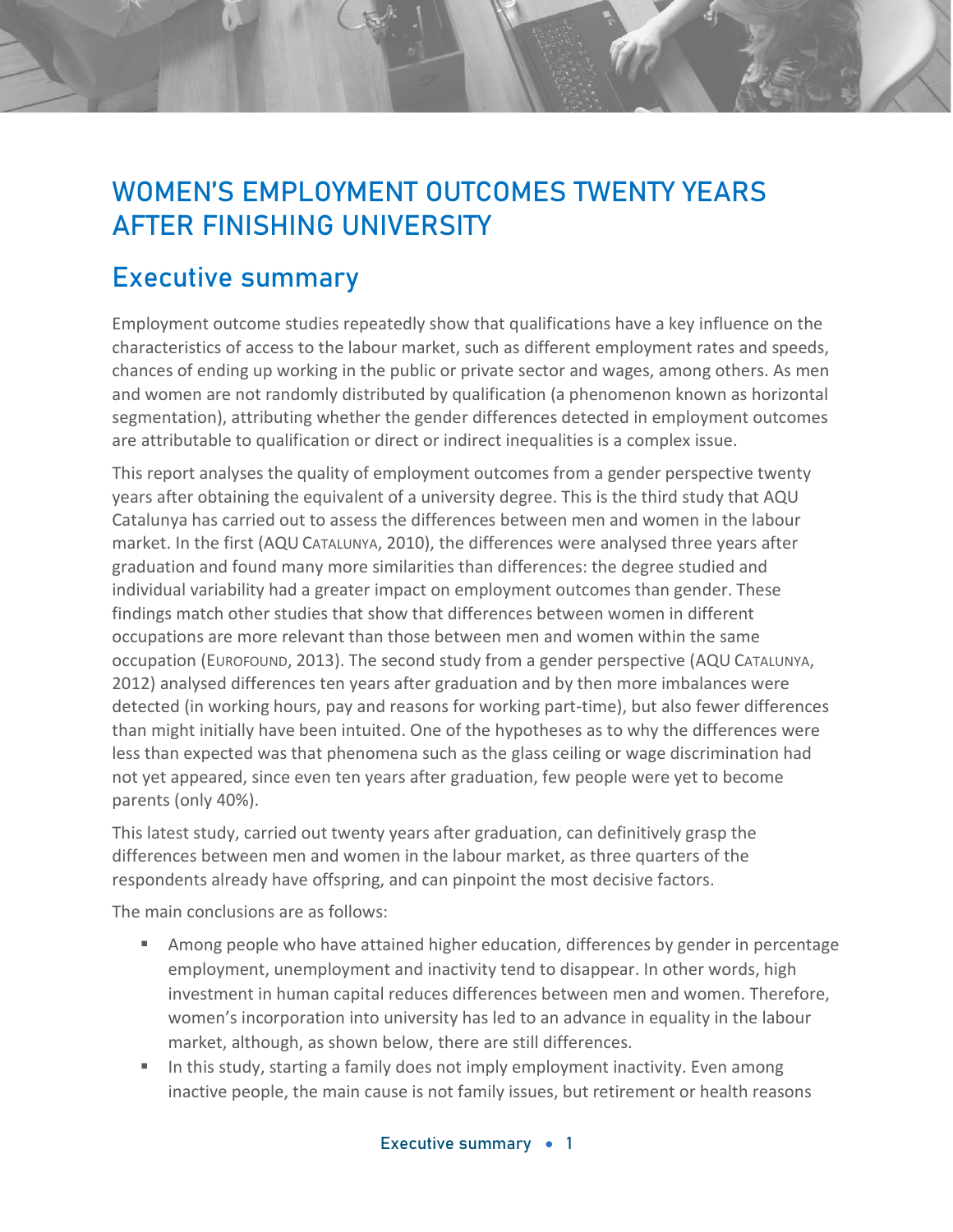(for both men, 72%, and women, 87%). However, this is clearly higher for women (19.6%) than for men (4.3%).

- Once in the labour market, inequalities become apparent in terms of **type of working day**, **earnings** and **performing executive/management roles**. Part-time work is clearly feminised (16.3% women vs 5% men). Unsurprisingly, it is the most influential variable on wage earnings and its impact on earnings once a person leaves the labour market should not be forgotten. Moreover, in theoretical terms of human capital depreciation, it affects opportunities for promotion and taking up positions of responsibility.
- Men and women benefit equally from **work-life balance measures**, but there is clear segregation in such measures: women adopt flexible hours (64.2%) or a **shorter working day (56.4%)**, while men opt for flexitime (82.5%), intensive working days (60.5%), or (56.5%) working from home. All of them measures that do not imply a reduction in participation in the labour market. A shorter working day, similar to part-time work, is a flexibility mechanism that can impact on success in employment.
- Within the group of full-time workers, a **clear wage gap** is detected: three years after graduating, women's earnings were 86% those of their male peers, **dropping to 82%** after 20 years. However, it is important to note that the **degree** remains the factor that has the greatest impact on wage inequalities, explaining **18% of the variability** in annual gross earnings of the respondents.
- There is also a **glass ceiling**: women who hold management positions represent 7.5% of the total, while for men it is 16.9%. What does the assumption of positions of responsibility over other people depend on? **Men** are **twice as likely** to occupy these positions, **having children** increases options by **73%, for both men and women**, and those working in the **private sector** are **58%** more likely to hold such position than those in the public sector.
- Finally, the team of experts who collaborated on the study make an assessment of the conclusions and highlight some points of particular interest: higher education as a mechanism for equal opportunities, the importance of putting more effort into a coeducational policy that allows for an informed choice and educational and professional paths free of any gender convention, and, lastly, greater flexibility in work-life balance measures, under the premise of greater co-responsibility to build a more equitable and just society for all. This is the only way to lay the foundations for a more equitable system that permits each individual's full educational and professional development.

This study would not have been possible without the valuable collaboration of the seven Catalan public universities, the Secretariat for Universities and the Catalan Women's Institute. We would also like to express our special thanks to the almost 3,000 people who answered the survey, without whom it would be impossible to progress in consolidating a gender perspective in employment outcome studies.

We hope this report will provide a major contribution to the study of the working conditions for male and female graduates from the Catalan university system, and we invite the academic